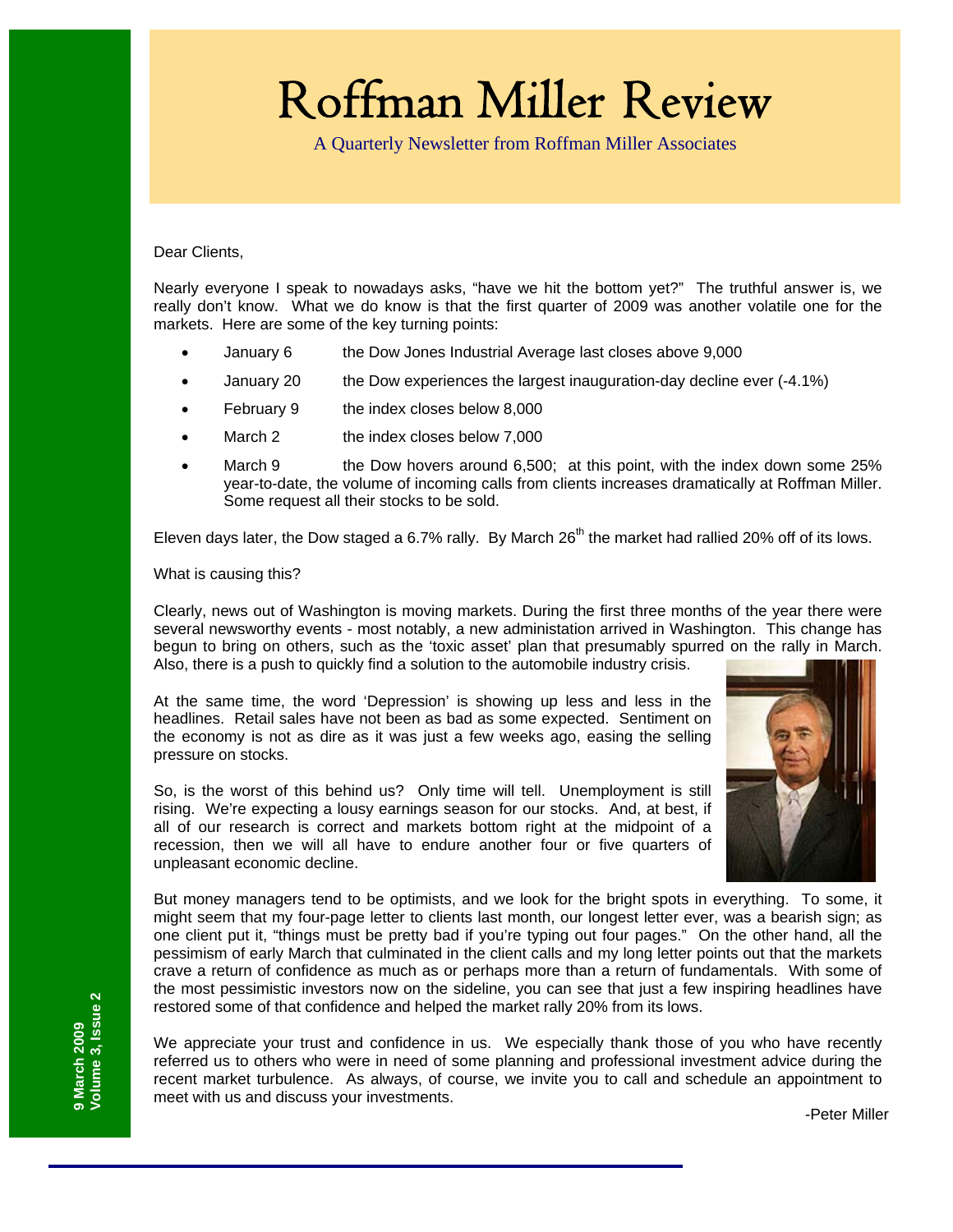#### **Is your child headed to college soon? Plan alternatives for financial aid shortfalls**

Even if you've planned relatively well for your future college student's expenses, the credit crunch and downturn in investment income for colleges have changed the game for financial aid at many schools. That means both parents and students need to approach the college financial aid scene with unprecedented caution.

Harvard University's endowment, the world's largest university fund, reportedly lost 22% between July 1 and October 31 of 2008. In a letter to Harvard's deans, university President Drew Faust blamed "severe turmoil in the world's financial markets" and said the loss would lead to budget cuts. The letter also said that the reported loss could be understating the actual decline because it doesn't reflect assets such as real estate whose values could not yet be estimated.

Why is this important? Endowments at schools of all sizes mostly pay for faculty and facilities. In fact, Harvard's was funding 35% of the school's \$3.5 billion budget. But they also provide both grants and scholarships for talented students who need them. Over the past few years, colleges have not been able to offer adequate amounts of funding through Perkins, Stafford, and Plus federal education loans. Private student loans through banks have closed up with the credit crunch.

The Financial Planning Association (FPA) has these tips on preparing your child for college: **Start managing credit and debt** with your child before college starts. The time to start learning fiscal discipline is not freshman year. **Set a budget** as early as possible for basic expenses. Until your student gets to school, it will be tough to tell what actual expenses will be, but it won't hurt to set a tentative budget. **Be aware** that many for-profit companies pull their financing from private sources and can ultimately cost the borrower far more than actual federal loans would.

- For the first time since Hewitt Associates began tracking 401(k) accounts in 1997, American workers in February held less than half of their 401(k) money in stocks
- The proportion of 401(k) money in stocks fell to less than 48% in February, down from 53% at the start of the year and 69% in 2007
- 78% of 401(k) assets that were removed from stocks in February went into guaranteed investment contracts or stablevalue funds

Source: NY Times

Bob Hofmann is a local member of FPA

Despite the challenges and what some consider the deteriorating economics in the field of medicine today, prospective doctors have not been deterred. Last year 42,000 applied for 18,000 medical school spots.

Source: Business Week

"Whether one, two or three American car manufacturers go bankrupt or not, the number of new cars likely to be sold this year, next year, or any year thereafter in the United States is not going to change. There will be an American auto manufacturing industry that will emerge again from the ashes."

"Banks have the money they need to make all the loans they choose to make. What they lack is the confidence to make them."

"Potential homebuyers also have plenty of money available. If you doubt me, look at CD and money fund balances. The home affordability index has never been higher and 30 year mortgage money has rarely been cheaper. What they lack is confidence to buy. Recent data suggest that bargains are beginning to attract buyers. That is how bottoms are formed."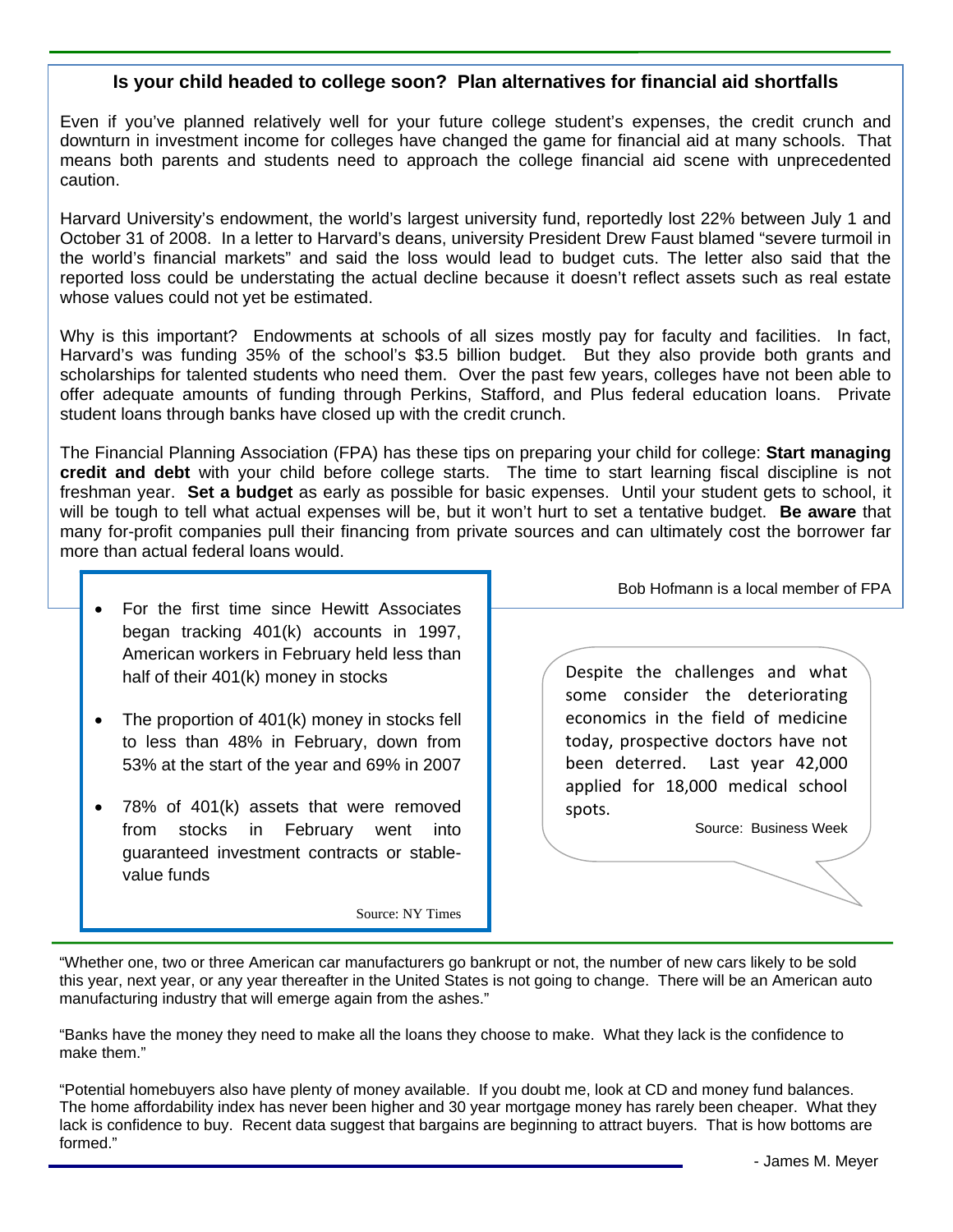## **Fixed Income Corner**

A sampling of interest rates from around the market

| <b>Market Rates</b>           |                |               |       |                       |             |                            |
|-------------------------------|----------------|---------------|-------|-----------------------|-------------|----------------------------|
| as of 04/07/09                | <u>3mo</u>     | <u> 1 yr </u> | 2yr   | <u>5yr</u>            | <u>10yr</u> | <u>30yr</u>                |
| Treasury                      | 0.20%          | 0.59%         | 0.92% | 1.86%                 | 2.90%       | 3.72%                      |
| AAA Muni                      | $\blacksquare$ | 1.12%         | 1.54% | 2.31%                 | 3.45%       | 5.29%                      |
| CD (PA Savings)               | 0.75%          | 1.19%         | 1.46% | 2.18%                 |             |                            |
| <b>5yr Corporate Sampling</b> |                |               |       |                       |             |                            |
|                               |                |               |       | <b>Consumer Rates</b> |             |                            |
| KO 3.625 3/15/14              | 3.09%          | $Aa3/A+$      |       | Mortgage-30yr Fixed   |             | 5.10%                      |
| COP 4.75 2/01/14              | 3.70%          | A1/A          |       | Mortgage-30yr Jumbo   |             | 6.49%                      |
| GD 5.25 2/01/14               | 3.85%          | A2/A          |       | Mortgage-15yr Fixed   |             | 4.71%                      |
| BA 5.00 3/15/14               | 4.09%          | $A2/A+$       |       | Prime Rate            |             | 3.25%                      |
| T 4.85 2/15/14                | 4.53%          | A2/A          |       | 3 <sub>mo</sub> Libor |             | 1.15%                      |
| <b>YTD Returns</b>            |                |               |       |                       |             |                            |
| Treasury                      | $-2.57%$       |               |       |                       |             |                            |
| U.S. Corporate                |                |               |       |                       |             |                            |
| (Lehman)                      | $-2.26%$       |               |       |                       |             |                            |
|                               |                |               |       |                       |             |                            |
| <10yr (Merrill Lynch)         | $-0.23\%$      |               |       |                       |             |                            |
| >10yr (Merrill Lynch)         | -7.64%         |               |       |                       |             |                            |
| High Yield (Merrill Lynch)    | $-7.00\%$      |               |       |                       | Source:     | <b>Wall Street Journal</b> |

"Ultimately, we believe policymakers will be successful in restoring confidence in the banking system and in re-establishing the smooth functioning of the credit markets"

"In the United States, there have been some signs that the economic recession may be moving past its peak"

"We believe the fourth quarter of last year and the first quarter of this year should mark the weakest six-month period of the current recession"

-Bob Doll, Blackrock

# **Fiscal Fitness – Roffman Miller Associates**

The strength of Roffman Miller Associates rests in both the team of current employees and the conservative fiscal policies of the firm:

- The firm is owned by employees and a handful of outside shareholders
- Our goal is to continue to keep our Investment team strong
- Currently, the firm has no meaningful debt and has sufficient cash on hand to see us through the current market crisis